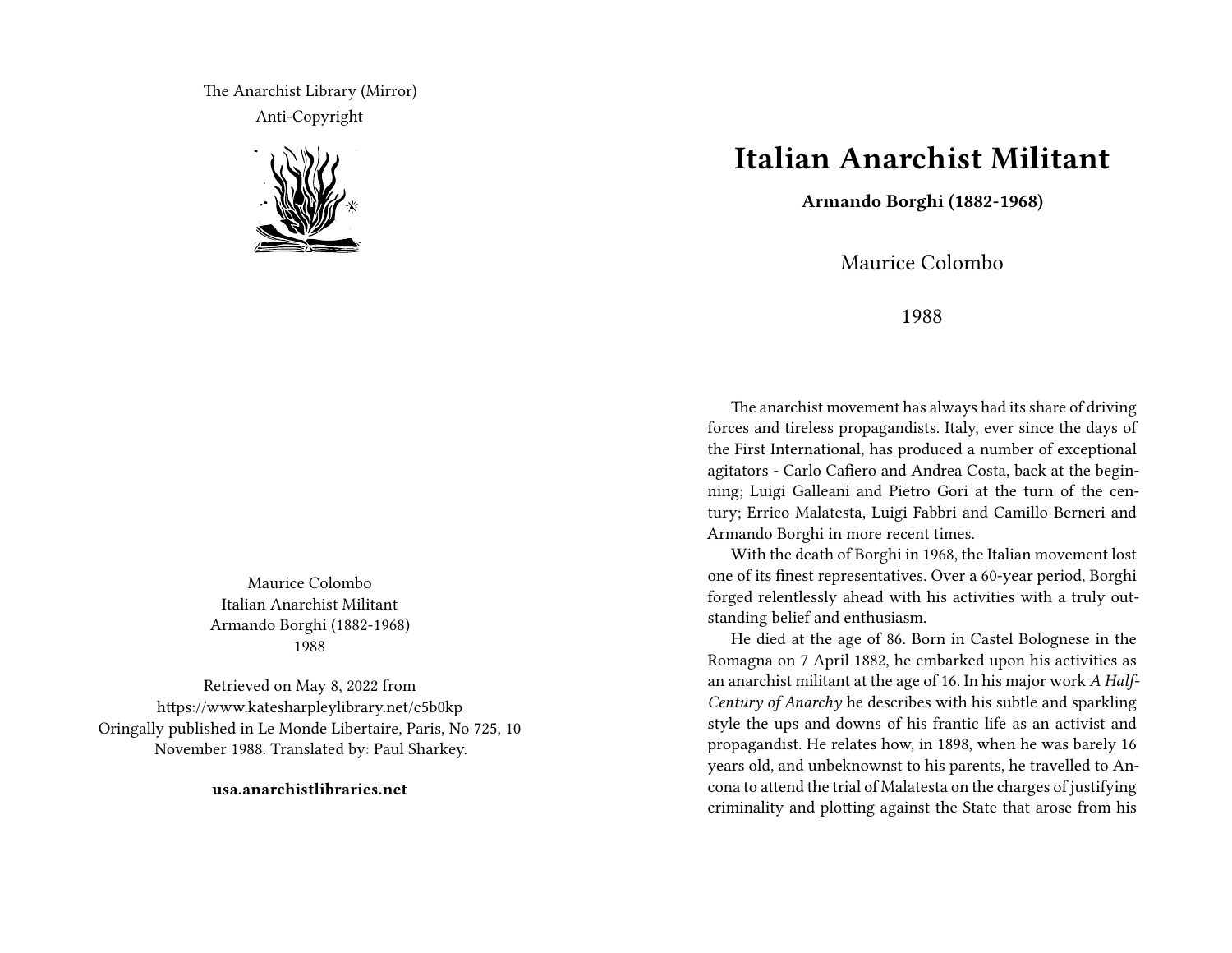having published the weekly *L'Agitazione* in Ancona. It was at this point that Borghi had his chance to view Errico Malatesta in the flesh (as he used to say) in the dock. He conceived a lifelong fondness for Malatesta. From then on, Borghi was up to his neck in activity and in the struggle.

In 1900 he settled in Bologna and there, following the assassination of King Umberto I by Gaetano Bresci (on 29 July 1900) he unreservedly endorsed the heroic act, in contrast to those socialists, republicans and a small clique of Rome-based anarchists who had condemned the killing.

His first arrest came in Bologna in 1902, over anti-militarist propaganda. In April 1903, he won his spurs as a public speaker, again in Bologna, when he was chosen by the anarchists to address a huge rally called to protest at military expenditure. The young anarchist, then just 20, made his mark. He was welcomed to the rostrum by Andrea Costa. It was his very first success as a public speaker. He became the official spokesman of the anarchists at all rallies. A flurry of innumerable arrests and trials followed. His defence counsel at all times was Pietro Gori who always showed up for his trials. Armando Borghi was arrested during a demonstration in 1904 and spent several months in the San Giovanni in Monte prison.

In 1905, he was sentenced again in Ravenna to a five month prison term for "incitement to crime". Between 1903 and 1906, he spent longer behind bars than as a free man. In May 1906 he had barely come out of prison when he was commissioned in Ravenna as editor of *L'Aurora*, an anarchist weekly, taking over from Domenico Zavaterro. It was from the columns of *L'Aurora* that he severely upbraided anarchist individualism. It was from the same platform on 9 July 1906 that Borghi marked Gaetano Bresci's assassination. He was indicted over this vibrant article which earned the author as well as the managing editor a year behind bars.

Borghi saw imprisonment again in Ravenna and then in Piacenza. He was freed early in July 1907. It was at this point that

wounds and some broken ribs but his travelling companions emerged unscathed. He spent a long time in hospital in Ravenna, followed by a lengthy convalescence. He stayed in Italy until March 1948, involving himself in active propaganda and affording his comrades the benefit of his long experience and his thorough knowledge of the many issues confronting the anarchist movement. Then he felt the urge to return to the United States, weary from his frantic, restless lifestyle in Italy. He stayed in the USA until 1953 returning to Italy that year and he was in perfect health when he took part in the March 1953 congress of the Italian Anarchist Federation (FAI) in Civitavecchia.

Once again, Armando was the centre of the Italian anarchist movement which was experiencing a promising revival. He settled in Rome, assisting Gigi Damiani and Umberto Consiglio in bringing out *Umanita Nova*. He stayed in Italy after that and his activities were genuinely beneficial to the movement. For twelve years up until October 1965, the presence of Armando Borghi in *Umanita Nova* in the shape of his lively, vivacious articles, left an indelible mark. He died on 21 April 1968.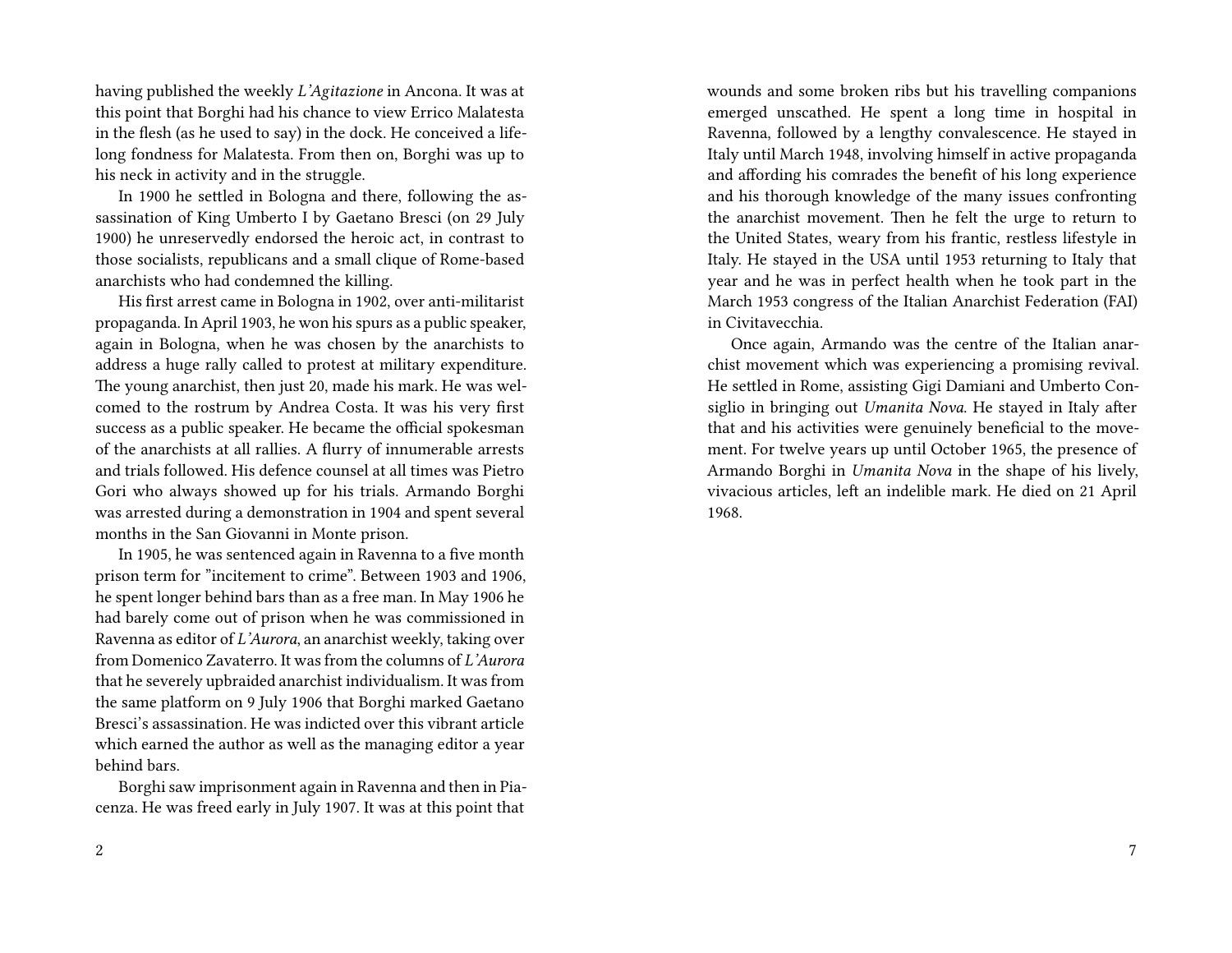launched a hunger strike to force the court authorities to set a trial date. After nine months in prison on remand, by late July 1921, they were brought for trial to the Assizes in Milan. All of those charged were freed. Malatesta and Borghi had offered a zealous defence of themselves.

Fascism was now in the ascendant and the lives of antifascist militants were in the balance. Borghi and Virgilia D'Andrea were continually receiving death threats.

Armando Borghi fought against the fascists by promoting the "Labour Alliance" in an attempt to erect an obstacle in the path of the fascist victory. But after the March on Rome in October 1922, all attempts to fight fascism were in vain. Along with Virgilia D'Andrea, Borghi had to leave Italy in 1923 and they went into exile, first in Berlin and then in Paris.

In France he carried on his fight against fascism. He penned his first volume of memoirs *Italy Between Two Crises*. It was published in Paris in July 1924. In October 1926, Borghi left France for the United States. He arrived to find the campaign for Sacco and Vanzetti at its height. At the invitation of their support committee, he gave many talks and appeared at meetings. But even in the States he could not escape arrest and trial and was often released only on payment of huge bail bonds. An active contributor to *L'Adunata dei Refrattari* he often signed his articles with a pseudonym, with the police forever on his trail. Virgilia D'Andrea was always at his side. She was an active propagandist and a fine public speaker. But on 12 May 1933 she died while still quite young.

In the United States, Borghi struck up friendships with Gaetano Salvemini and Arturo Toscanini and his son, Walter. After the downfall of fascism he returned to Italy, landing in Naples in October 1945. Immediately embarking upon a frantic lecture tour.

In 1946, he visited all the major cities of Italy - Rome, Bologna, Ancona, Milan, Carrara, etc. In December that year his car crashed into a lorry. He came away with serious head he agreed to take up a post as trade union agitator. He was invited to join the secretariat of the Bologna and District Construction Union. However, he was not converted either to trade unionism or to anarcho-syndicalism but remained comprehensively and full-bloodedly anarchist. But he found it useful to mix with the workers in order to fight for their emancipation. The Bologna Construction Union was not affiliated to the CGL (General Confederation of Labour), but belonged, as did many another organisation, to the National Direct Action Committee.

Borghi stayed in Bologna as secretary of the Construction Union for over three years and, along with Giuseppe Sartini, represented the old Chamber of Labour which was independent of the CGL. But even then he did not neglect anarchist propaganda. When, on 13 October 1911, trooper Augusto Masetti fired a gunshot in the parade ground of the Cialdini barracks in Bologna at his colonel by way of a protest at the war in Libya while shouting out 'Down with the war! Long live Anarchy!', Armando Borghi and Maria Rygier immediately composed a special edition of *L'Agitatore* welcoming the action of the rebel soldier.

Borghi's article was entitled "Anarchist revolts shines through the violence of war". The newspaper was impounded and a round-up of anarchists began. Maria Rygier was the first to be arrested. Borghi got away by the skin of his teeth and fled to Paris.

He stayed abroad until the end of December 1912, involving himself in active anti-militarist propaganda, giving lectures in France and Switzerland. After the Italian government offered an amnesty to mark the conclusion of a peace treaty with Turkey, he returned to Italy. In the autumn of 1912, the Italian Syndicalist Union (USI) had been launched in Italy. It ought to be noted that Borghi, in exile in France at the time, had no hand in the launching of the USI but affiliated to it in his capacity as organiser for the labour unions independent of the CGL.